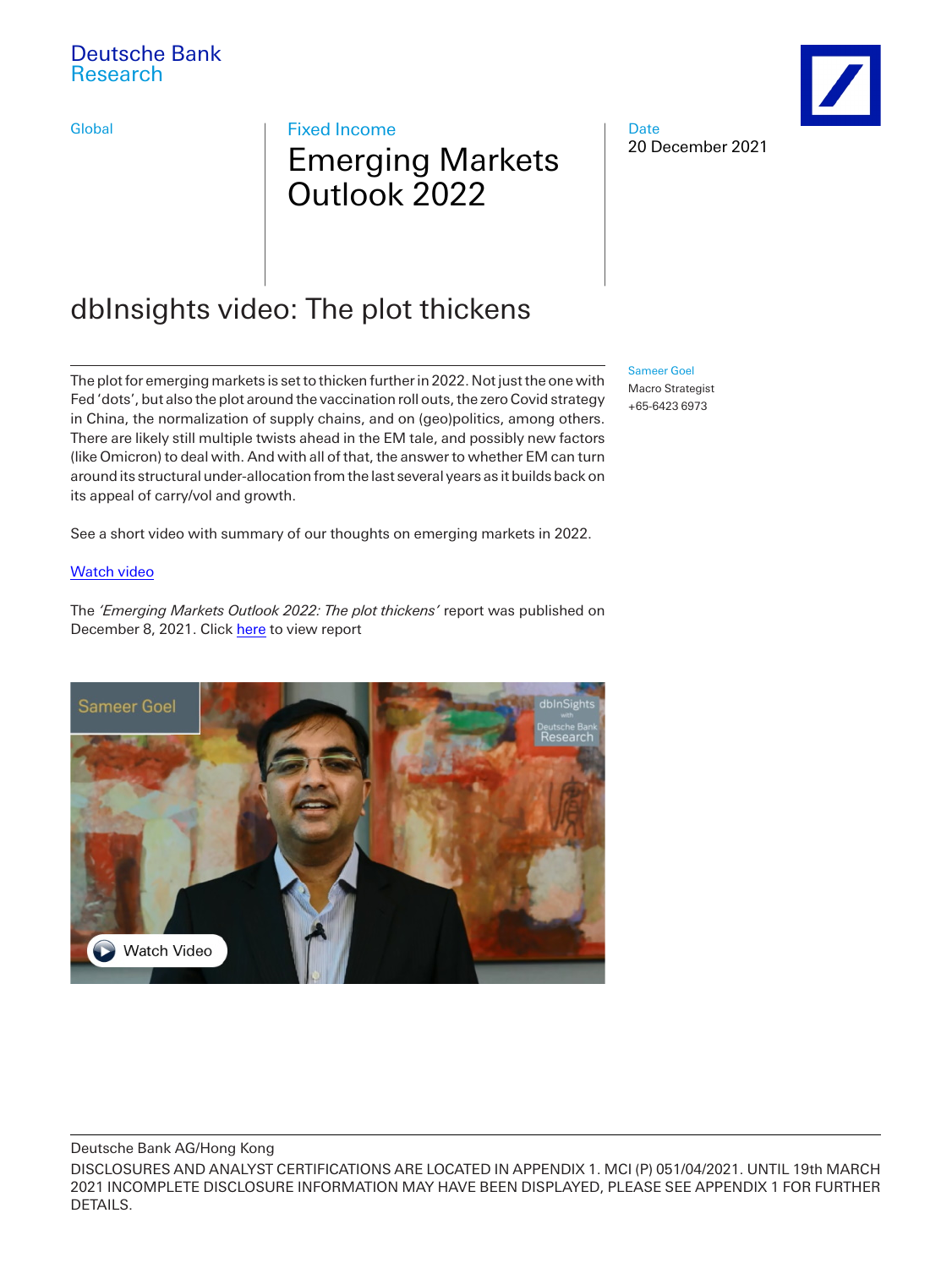

# Appendix 1

## Important Disclosures

#### \*Other information available upon request

\*Prices are current as of the end of the previous trading session unless otherwise indicated and are sourced from local exchanges via Reuters, Bloomberg and other vendors . Other information is sourced from Deutsche Bank, subject companies, and other sources. For further information regarding disclosures relevant to Deutsche Bank Research, please visit our global disclosure look-up page on our website a[t https://research.db.com/Research/Disclosures/FICCDisclosures.](https://research.db.com/Research/Disclosures/FICCDisclosures) Aside from within this report, important risk and conflict disclosures can also be found at [https://research.db.com/Research/Disclosures/](https://research.db.com/Research/Disclosures/Disclaimer) [Disclaimer.](https://research.db.com/Research/Disclosures/Disclaimer) Investors are strongly encouraged to review this information before investing.

### Analyst Certification

The views expressed in this report accurately reflect the personal views of the undersigned lead analyst(s). In addition, the undersigned lead analyst(s) has not and will not receive any compensation for providing a specific recommendation or view in this report. Sameer Goel.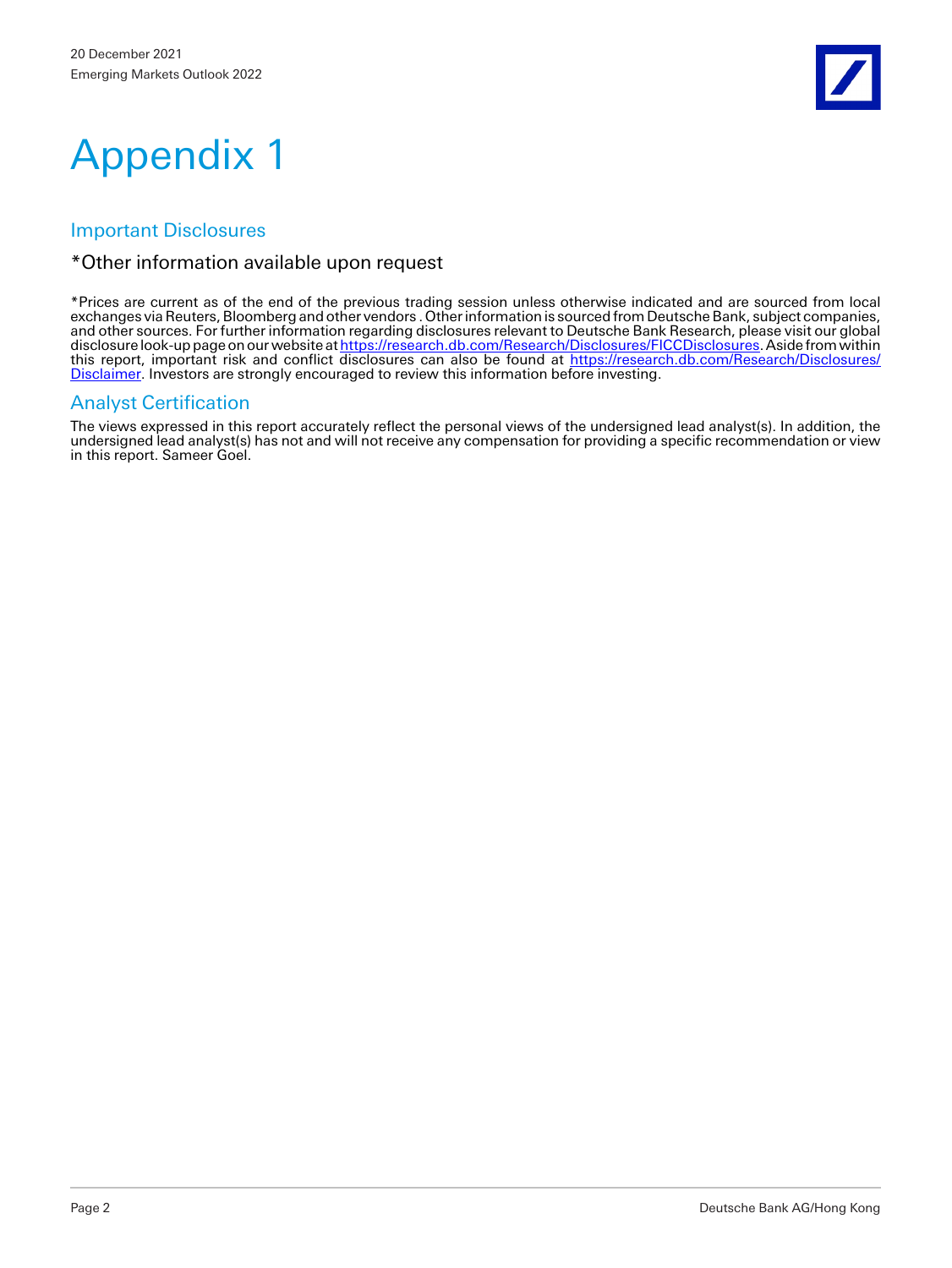## Additional Information

The information and opinions in this report were prepared by Deutsche Bank AG or one of its affiliates (collectively 'Deutsche Bank'). Though the information herein is believed to be reliable and has been obtained from public sources believed to be reliable, Deutsche Bank makes no representation as to its accuracy or completeness. Hyperlinks to third-party websites in this report are provided for reader convenience only. Deutsche Bank neither endorses the content nor is responsible for the accuracy or security controls of those websites.

If you use the services of Deutsche Bank in connection with a purchase or sale of a security that is discussed in this report, or is included or discussed in another communication (oral or written) from a Deutsche Bank analyst, Deutsche Bank may act as principal for its own account or as agent for another person.

Deutsche Bank may consider this report in deciding to trade as principal. It may also engage in transactions, for its own account or with customers, in a manner inconsistent with the views taken in this research report. Others within Deutsche Bank, including strategists, sales staff and other analysts, may take views that are inconsistent with those taken in this research report. Deutsche Bank issues a variety of research products, including fundamental analysis, equity-linked analysis, quantitative analysis and trade ideas. Recommendations contained in one type of communication may differ from recommendations contained in others, whether as a result of differing time horizons, methodologies, perspectives or otherwise. Deutsche Bank and/or its affiliates may also be holding debt or equity securities of the issuers it writes on. Analysts are paid in part based on the profitability of Deutsche Bank AG and its affiliates, which includes investment banking, trading and principal trading revenues.

Opinions, estimates and projections constitute the current judgment of the author as of the date of this report. They do not necessarily reflect the opinions of Deutsche Bank and are subject to change without notice. Deutsche Bank provides liquidity for buyers and sellers of securities issued by the companies it covers. Deutsche Bank research analysts sometimes have shorter-term trade ideas that may be inconsistent with Deutsche Bank's existing longer-term ratings. Some trade ideas for equities are listed as Catalyst Calls on the Research Website [\(https://research.db.com/Research/\)](https://research.db.com/Research/), and can be found on the general coverage list and also on the covered company's page. A Catalyst Call represents a high-conviction belief by an analyst that a stock will outperform or underperform the market and/or a specified sector over a time frame of no less than two weeks and no more than three months. In addition to Catalyst Calls, analysts may occasionally discuss with our clients, and with Deutsche Bank salespersons and traders, trading strategies or ideas that reference catalysts or events that may have a nearterm or medium-term impact on the market price of the securities discussed in this report, which impact may be directionally counter to the analysts' current 12-month view of total return or investment return as described herein. Deutsche Bank has no obligation to update, modify or amend this report or to otherwise notify a recipient thereof if an opinion, forecast or estimate changes or becomes inaccurate. Coverage and the frequency of changes in market conditions and in both general and company-specific economic prospects make it difficult to update research at defined intervals. Updates are at the sole discretion of the coverage analyst or of the Research Department Management, and the majority of reports are published at irregular intervals. This report is provided for informational purposes only and does not take into account the particular investment objectives, financial situations, or needs of individual clients. It is not an offer or a solicitation of an offer to buy or sell any financial instruments or to participate in any particular trading strategy. Target prices are inherently imprecise and a product of the analyst's judgment. The financial instruments discussed in this report may not be suitable for all investors, and investors must make their own informed investment decisions. Prices and availability of financial instruments are subject to change without notice, and investment transactions can lead to losses as a result of price fluctuations and other factors. If a financial instrument is denominated in a currency other than an investor's currency, a change in exchange rates may adversely affect the investment. Past performance is not necessarily indicative of future results. Performance calculations exclude transaction costs, unless otherwise indicated. Unless otherwise indicated, prices are current as of the end of the previous trading session and are sourced from local exchanges via Reuters, Bloomberg and other vendors. Data is also sourced from Deutsche Bank, subject companies, and other parties.

The Deutsche Bank Research Department is independent of other business divisions of the Bank. Details regarding our organizational arrangements and information barriers we have to prevent and avoid conflicts of interest with respect to our research are available on our website [\(https://research.db.com/Research/\)](https://research.db.com/Research/) under Disclaimer.

Macroeconomic fluctuations often account for most of the risks associated with exposures to instruments that promise to pay fixed or variable interest rates. For an investor who is long fixed-rate instruments (thus receiving these cash flows), increases in interest rates naturally lift the discount factors applied to the expected cash flows and thus cause a loss. The longer the maturity of a certain cash flow and the higher the move in the discount factor, the higher will be the loss. Upside surprises in inflation, fiscal funding needs, and FX depreciation rates are among the most common adverse macroeconomic shocks to receivers. But counterparty exposure, issuer creditworthiness, client segmentation, regulation (including changes in assets holding limits for different types of investors), changes in tax policies, currency convertibility (which may constrain currency conversion, repatriation of profits and/or liquidation of positions), and settlement issues related to local clearing houses are also important risk factors. The sensitivity of fixed-income instruments to macroeconomic shocks may be mitigated by indexing the contracted cash flows to inflation, to FX depreciation, or to specified interest rates – these are common in emerging markets. The index fixings may – by construction – lag or mis-measure the actual move in the underlying variables they are intended to track. The choice of the proper fixing (or metric) is particularly important in swaps markets, where floating coupon rates (i.e., coupons indexed to a typically short-dated interest rate reference index) are exchanged for fixed coupons. Funding in a currency that differs from the currency in which coupons are denominated carries FX risk. Options on swaps (swaptions) the risks typical to options in addition to the risks related to rates movements.

Derivative transactions involve numerous risks including market, counterparty default and illiquidity risk. The appropriateness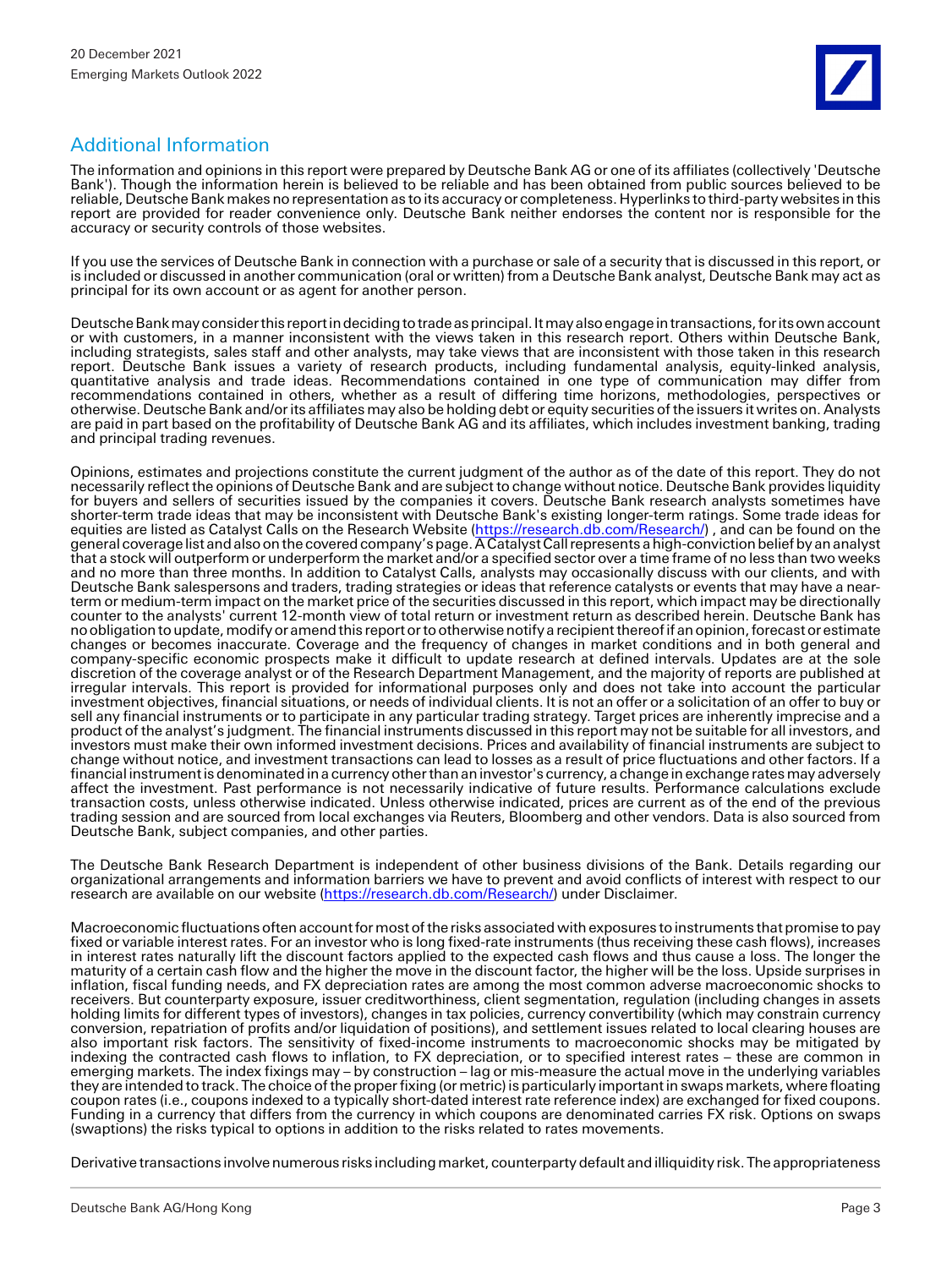of these products for use by investors depends on the investors' own circumstances, including their tax position, their regulatory environment and the nature of their other assets and liabilities; as such, investors should take expert legal and financial advice before entering into any transaction similar to or inspired by the contents of this publication. The risk of loss in futures trading and options, foreign or domestic, can be substantial. As a result of the high degree of leverage obtainable in futures and options trading, losses may be incurred that are greater than the amount of funds initially deposited – up to theoretically unlimited losses. Trading in options involves risk and is not suitable for all investors. Prior to buying or selling an option, investors must review the 'Characteristics and Risks of Standardized Options", at [http://www.optionsclearing.com/](http://www.optionsclearing.com/about/publications/character-risks.jsp) [about/publications/character-risks.jsp.](http://www.optionsclearing.com/about/publications/character-risks.jsp) If you are unable to access the website, please contact your Deutsche Bank representative for a copy of this important document.

Participants in foreign exchange transactions may incur risks arising from several factors, including the following: (i) exchange rates can be volatile and are subject to large fluctuations; (ii) the value of currencies may be affected by numerous market factors, including world and national economic, political and regulatory events, events in equity and debt markets and changes in interest rates; and (iii) currencies may be subject to devaluation or government-imposed exchange controls, which could affect the value of the currency. Investors in securities such as ADRs, whose values are affected by the currency of an underlying security, effectively assume currency risk.

Unless governing law provides otherwise, all transactions should be executed through the Deutsche Bank entity in the investor's home jurisdiction. Aside from within this report, important conflict disclosures can also be found at [https://](https://research.db.com/Research/) [research.db.com/Research/](https://research.db.com/Research/) on each company's research page. Investors are strongly encouraged to review this information before investing.

Deutsche Bank (which includes Deutsche Bank AG, its branches and affiliated companies) is not acting as a financial adviser, consultant or fiduciary to you or any of your agents (collectively, "You" or "Your") with respect to any information provided in this report. Deutsche Bank does not provide investment, legal, tax or accounting advice, Deutsche Bank is not acting as your impartial adviser, and does not express any opinion or recommendation whatsoever as to any strategies, products or any other information presented in the materials. Information contained herein is being provided solely on the basis that the recipient will make an independent assessment of the merits of any investment decision, and it does not constitute a recommendation of, or express an opinion on, any product or service or any trading strategy.

The information presented is general in nature and is not directed to retirement accounts or any specific person or account type, and is therefore provided to You on the express basis that it is not advice, and You may not rely upon it in making Your decision. The information we provide is being directed only to persons we believe to be financially sophisticated, who are capable of evaluating investment risks independently, both in general and with regard to particular transactions and investment strategies, and who understand that Deutsche Bank has financial interests in the offering of its products and services. If this is not the case, or if You are an IRA or other retail investor receiving this directly from us, we ask that you inform us immediately.

In July 2018, Deutsche Bank revised its rating system for short term ideas whereby the branding has been changed to Catalyst Calls ("CC") from SOLAR ideas; the rating categories for Catalyst Calls originated in the Americas region have been made consistent with the categories used by Analysts globally; and the effective time period for CCs has been reduced from a maximum of 180 days to 90 days.

**United States**: Approved and/or distributed by Deutsche Bank Securities Incorporated, a member of FINRA, NFA and SIPC. Analysts located outside of the United States are employed by non-US affiliates that are not subject to FINRA regulations.

**European Economic Area (exc. United Kingdom)**: Approved and/or distributed by Deutsche Bank AG, a joint stock corporation with limited liability incorporated in the Federal Republic of Germany with its principal office in Frankfurt am Main. Deutsche Bank AG is authorized under German Banking Law and is subject to supervision by the European Central Bank and by BaFin, Germany's Federal Financial Supervisory Authority.

**United Kingdom**: Approved and/or distributed by Deutsche Bank AG acting through its London Branch at Winchester House, 1 Great Winchester Street, London EC2N 2DB. Deutsche Bank AG in the United Kingdom is authorised by the Prudential Regulation Authority and is subject to limited regulation by the Prudential Regulation Authority and Financial Conduct Authority. Details about the extent of our authorisation and regulation are available on request.

**Hong Kong SAR**: Distributed by Deutsche Bank AG, Hong Kong Branch, except for any research content relating to futures contracts within the meaning of the Hong Kong Securities and Futures Ordinance Cap. 571. Research reports on such futures contracts are not intended for access by persons who are located, incorporated, constituted or resident in Hong Kong. The author(s) of a research report may not be licensed to carry on regulated activities in Hong Kong, and if not licensed, do not hold themselves out as being able to do so. The provisions set out above in the 'Additional Information' section shall apply to the fullest extent permissible by local laws and regulations, including without limitation the Code of Conduct for Persons Licensed or Registered with the Securities and Futures Commission. This report is intended for distribution only to 'professional investors' as defined in Part 1 of Schedule of the SFO. This document must not be acted or relied on by persons who are not professional investors. Any investment or investment activity to which this document relates is only available to professional investors and will be engaged only with professional investors.

**India**: Prepared by Deutsche Equities India Private Limited (DEIPL) having CIN: U65990MH2002PTC137431 and registered office at 14th Floor, The Capital, C-70, G Block, Bandra Kurla Complex Mumbai (India) 400051. Tel: + 91 22 7180 4444. It is registered by the Securities and Exchange Board of India (SEBI) as a Stock broker bearing registration no.: INZ000252437;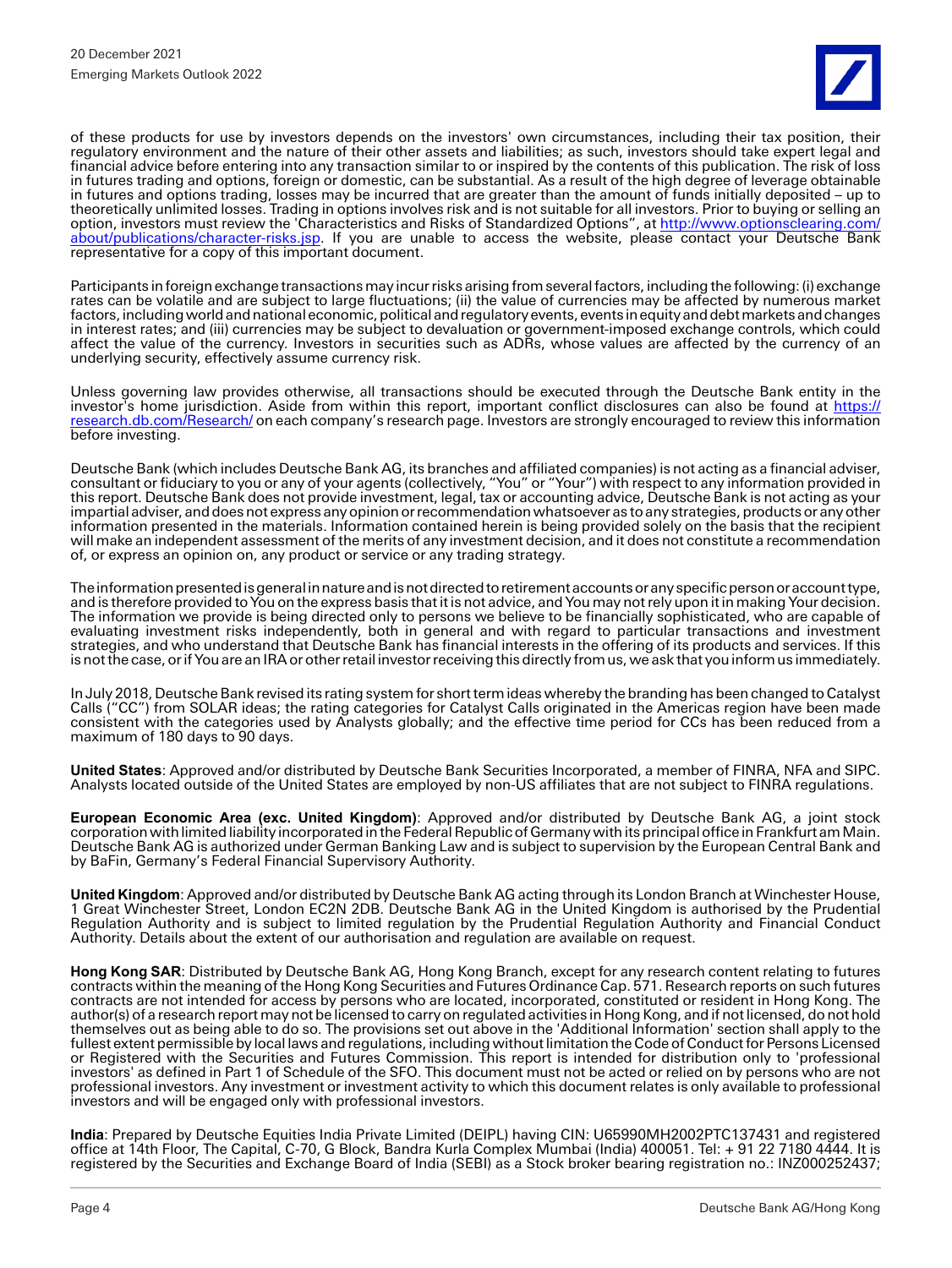Merchant Banker bearing SEBI Registration no.: INM000010833 and Research Analyst bearing SEBI Registration no.: INH000001741. DEIPL may have received administrative warnings from the SEBI for breaches of Indian regulations. Deutsche Bank and/or its affiliate(s) may have debt holdings or positions in the subject company. With regard to information on associates, please refer to the "Shareholdings" section in the Annual Report at: <u>https://www.db.com/ir/en/annual-</u> [reports.htm.](https://www.db.com/ir/en/annual-reports.htm)

**Japan**: Approved and/or distributed by Deutsche Securities Inc.(DSI). Registration number - Registered as a financial instruments dealer by the Head of the Kanto Local Finance Bureau (Kinsho) No. 117. Member of associations: JSDA, Type II Financial Instruments Firms Association and The Financial Futures Association of Japan. Commissions and risks involved in stock transactions - for stock transactions, we charge stock commissions and consumption tax by multiplying the transaction amount by the commission rate agreed with each customer. Stock transactions can lead to losses as a result of share price fluctuations and other factors. Transactions in foreign stocks can lead to additional losses stemming from foreign exchange fluctuations. We may also charge commissions and fees for certain categories of investment advice, products and services. Recommended investment strategies, products and services carry the risk of losses to principal and other losses as a result of changes in market and/or economic trends, and/or fluctuations in market value. Before deciding on the purchase of financial products and/or services, customers should carefully read the relevant disclosures, prospectuses and other documentation. 'Moody's', 'Standard Poor's', and 'Fitch' mentioned in this report are not registered credit rating agencies in Japan unless Japan or 'Nippon' is specifically designated in the name of the entity. Reports on Japanese listed companies not written by analysts of DSI are written by Deutsche Bank Group's analysts with the coverage companies specified by DSI. Some of the foreign securities stated on this report are not disclosed according to the Financial Instruments and Exchange Law of Japan. Target prices set by Deutsche Bank's equity analysts are based on a 12-month forecast period..

**Korea**: Distributed by Deutsche Securities Korea Co.

**South Africa**: Deutsche Bank AG Johannesburg is incorporated in the Federal Republic of Germany (Branch Register Number in South Africa: 1998/003298/10).

**Singapore:** This report is issued by Deutsche Bank AG, Singapore Branch (One Raffles Quay #18-00 South Tower Singapore 048583, 65 6423 8001), which may be contacted in respect of any matters arising from, or in connection with, this report. Where this report is issued or promulgated by Deutsche Bank in Singapore to a person who is not an accredited investor, expert investor or institutional investor (as defined in the applicable Singapore laws and regulations), they accept legal responsibility to such person for its contents.

**Taiwan**: Information on securities/investments that trade in Taiwan is for your reference only. Readers should independently evaluate investment risks and are solely responsible for their investment decisions. Deutsche Bank research may not be distributed to the Taiwan public media or quoted or used by the Taiwan public media without written consent. Information on securities/instruments that do not trade in Taiwan is for informational purposes only and is not to be construed as a recommendation to trade in such securities/instruments. Deutsche Securities Asia Limited, Taipei Branch may not execute transactions for clients in these securities/instruments.

**Qatar**: Deutsche Bank AG in the Qatar Financial Centre (registered no. 00032) is regulated by the Qatar Financial Centre Regulatory Authority. Deutsche Bank AG - QFC Branch may undertake only the financial services activities that fall within the scope of its existing QFCRA license. Its principal place of business in the QFC: Qatar Financial Centre, Tower, West Bay, Level 5, PO Box 14928, Doha, Qatar. This information has been distributed by Deutsche Bank AG. Related financial products or services are only available only to Business Customers, as defined by the Qatar Financial Centre Regulatory Authority.

**Russia**: The information, interpretation and opinions submitted herein are not in the context of, and do not constitute, any appraisal or evaluation activity requiring a license in the Russian Federation.

**Kingdom of Saudi Arabia**: Deutsche Securities Saudi Arabia LLC Company (registered no. 07073-37) is regulated by the Capital Market Authority. Deutsche Securities Saudi Arabia may undertake only the financial services activities that fall within the scope of its existing CMA license. Its principal place of business in Saudi Arabia: King Fahad Road, Al Olaya District, P.O. Box 301809, Faisaliah Tower - 17th Floor, 11372 Riyadh, Saudi Arabia.

**United Arab Emirates**: Deutsche Bank AG in the Dubai International Financial Centre (registered no. 00045) is regulated by the Dubai Financial Services Authority. Deutsche Bank AG - DIFC Branch may only undertake the financial services activities that fall within the scope of its existing DFSA license. Principal place of business in the DIFC: Dubai International Financial Centre, The Gate Village, Building 5, PO Box 504902, Dubai, U.A.E. This information has been distributed by Deutsche Bank AG. Related financial products or services are available only to Professional Clients, as defined by the Dubai Financial Services Authority.

**Australia and New Zealand**: This research is intended only for 'wholesale clients' within the meaning of the Australian Corporations Act and New Zealand Financial Advisors Act, respectively. Please refer to Australia-specific research disclosures and related information a[t https://australia.db.com/australia/content/research-information.html W](https://australia.db.com/australia/content/research-information.html)here research refers to any particular financial product recipients of the research should consider any product disclosure statement, prospectus or other applicable disclosure document before making any decision about whether to acquire the product. In preparing this report, the primary analyst or an individual who assisted in the preparation of this report has likely been in contact with the company that is the subject of this research for confirmation/clarification of data, facts, statements, permission to use company-sourced material in the report, and/or site-visit attendance. Without prior approval from Research Management, analysts may not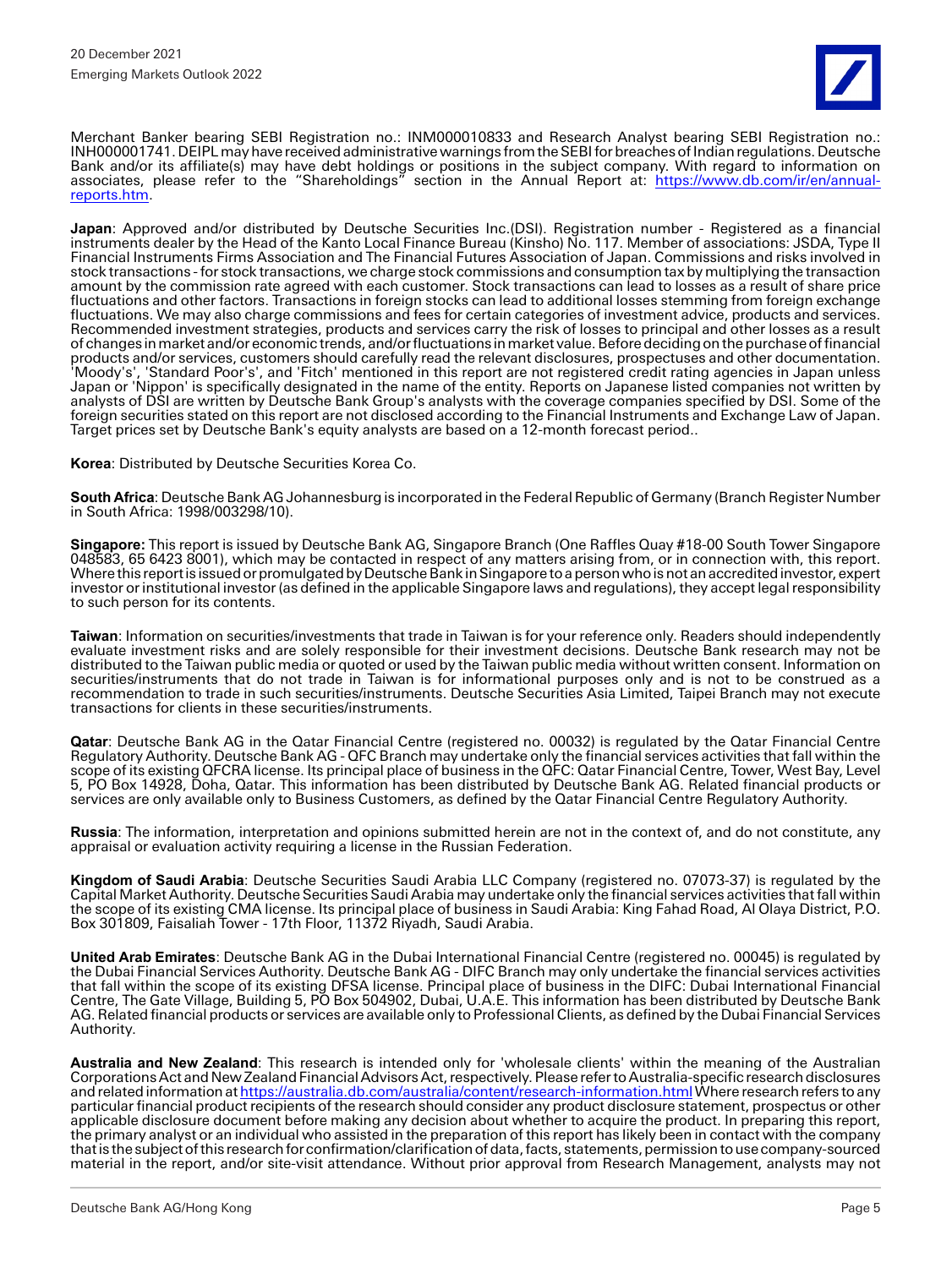accept from current or potential Banking clients the costs of travel, accommodations, or other expenses incurred by analysts attending site visits, conferences, social events, and the like. Similarly, without prior approval from Research Management and Anti-Bribery and Corruption ("ABC") team, analysts may not accept perks or other items of value for their personal use from issuers they cover.

Additional information relative to securities, other financial products or issuers discussed in this report is available upon request. This report may not be reproduced, distributed or published without Deutsche Bank's prior written consent.

Backtested, hypothetical or simulated performance results have inherent limitations. Unlike an actual performance record based on trading actual client portfolios, simulated results are achieved by means of the retroactive application of a backtested model itself designed with the benefit of hindsight. Taking into account historical events the backtesting of performance also differs from actual account performance because an actual investment strategy may be adjusted any time, for any reason, including a response to material, economic or market factors. The backtested performance includes hypothetical results that do not reflect the reinvestment of dividends and other earnings or the deduction of advisory fees, brokerage or other commissions, and any other expenses that a client would have paid or actually paid. No representation is made that any trading strategy or account will or is likely to achieve profits or losses similar to those shown. Alternative modeling techniques or assumptions might produce significantly different results and prove to be more appropriate. Past hypothetical backtest results are neither an indicator nor guarantee of future returns. Actual results will vary, perhaps materially, from the analysis.

The method for computing individual E,S,G and composite ESG scores set forth herein is a novel method developed by the Research department within Deutsche Bank AG, computed using a systematic approach without human intervention. Different data providers, market sectors and geographies approach ESG analysis and incorporate the findings in a variety of ways. As such, the ESG scores referred to herein may differ from equivalent ratings developed and implemented by other ESG data providers in the market and may also differ from equivalent ratings developed and implemented by other divisions within the Deutsche Bank Group. Such ESG scores also differ from other ratings and rankings that have historically been applied in research reports published by Deutsche Bank AG. Further, such ESG scores do not represent a formal or official view of Deutsche Bank AG.

It should be noted that the decision to incorporate ESG factors into any investment strategy may inhibit the ability to participate in certain investment opportunities that otherwise would be consistent with your investment objective and other principal investment strategies. The returns on a portfolio consisting primarily of sustainable investments may be lower or higher than portfolios where ESG factors, exclusions, or other sustainability issues are not considered, and the investment opportunities available to such portfolios may differ. Companies may not necessarily meet high performance standards on all aspects of ESG or sustainable investing issues; there is also no guarantee that any company will meet expectations in connection with corporate responsibility, sustainability, and/or impact performance.

Copyright © 2021 Deutsche Bank AG